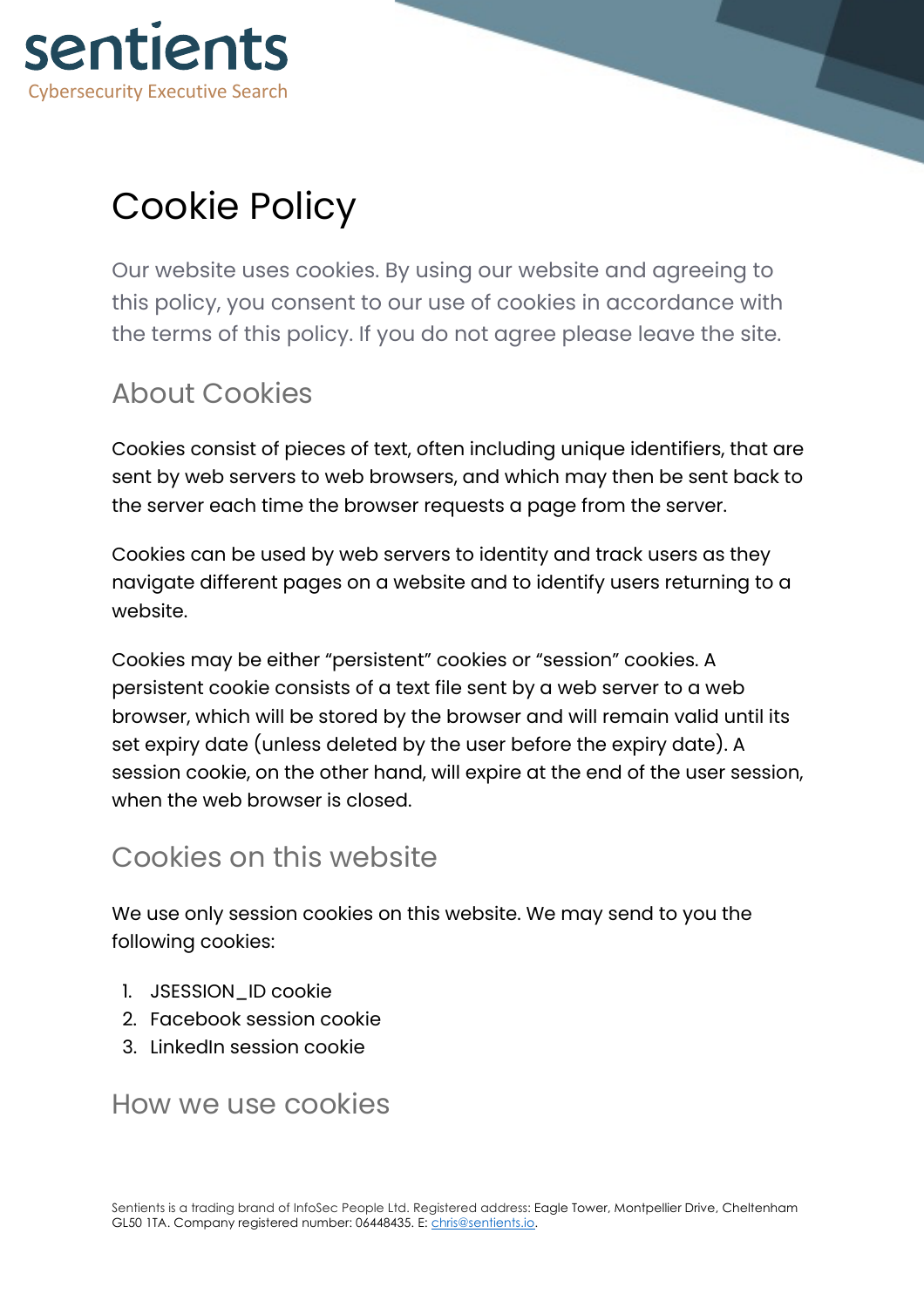Cookies do not contain any information that personally identifies you, but personal information that we store about you may be linked, by us, to the information stored in and obtained from cookies.

We may use the information we obtain from your use of our cookies for the following purposes:

- 1. to recognise your computer when you visit our website;
- 2. to improve the website's usability;
- 3. to analyse the use of our website;
- 4. to connect to 3rd party services of benefit;

### Third party cookies

When you use our website, you may also be sent third party cookies.

Google Analytics - We use Google Analytics to track visitors experience so we can continually improve our site and provide you with the most relevant information. This site uses Google Analytics, a web analytics service provided by Google, Inc. Google Analytics sets number of cookies (default is 4) in order to evaluate your use of the site and compile reports for us on activity on the site.

Google stores the information collected by the cookie on servers in the United States. Google may also transfer this information to third parties where required to do so by law, or where such third parties process the information on Google's behalf. Google will not associate your IP address with any other data held by Google.

Google Inc are members of the US Safe Harbor Scheme. This scheme allows the transfer of data from within the EEA to countries that are outside of the EEA without having to enter into a specific data transfer agreement. Companies that sign up to the scheme are deemed to provide adequate protection for personal data transmitted from Europe.

#### Google Inc's registration is

a http://safeharbor.export.gov/companyinfo.aspx?id=10543. For more information on the cookies set by Google Analytics please go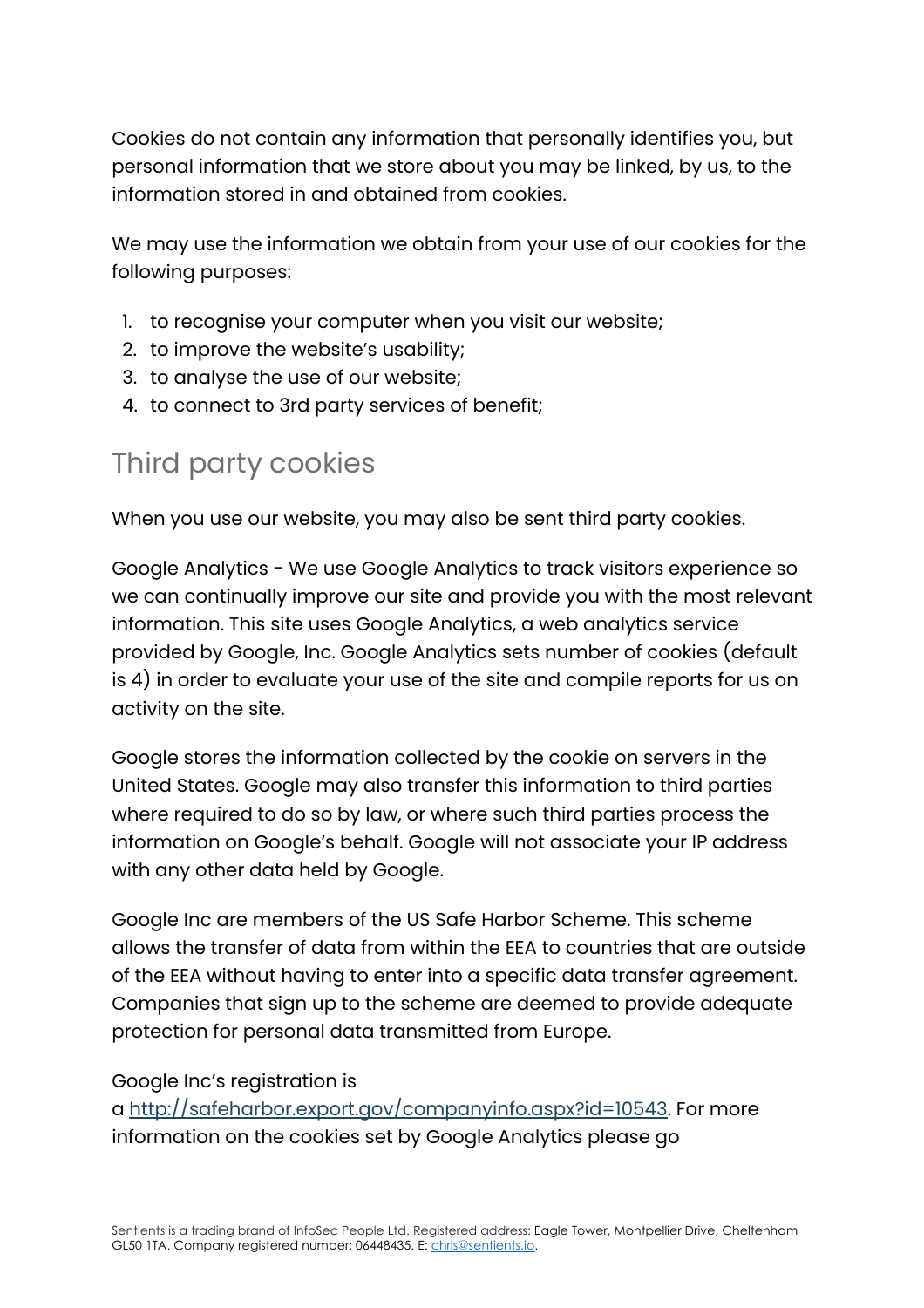to: http://code.google.com/apis/analytics/docs/concepts/gaConceptsCo okies.html.

Google has also created their own opt-out plugin that you can get from: http://tools.google.com/dlpage/gaoptout.

## Blocking cookies

Most browsers allow you to refuse to accept cookies. For example:

- 1. in Internet Explorer you can refuse all cookies by clicking "Tools", "Internet Options", "Privacy", and selecting "Block all cookies" using the sliding selector;
- 2. in Firefox you can block all cookies by clicking "Tools", "Options", and un-checking "Accept cookies from sites" in the "Privacy" box. Blocking all cookies will, however, have a negative impact upon the usability of many websites. If you block cookies, you will not be able to use the password feature on our site, some navigation paths will stop, some 3rd party service like Facebook and LinkedIn will stop working.

### Deleting cookies

You can also delete cookies already stored on your computer:

- 1. in Internet Explorer, you must manually delete cookie files (you can find instructions for doing so at http://support.microsoft.com/kb/278835);
- 2. in Firefox, you can delete cookies by, first ensuring that cookies are to be deleted when you "clear private data" (this setting can be changed by clicking "Tools", "Options" and "Settings" in the "Private Data" box) and then clicking "Clear private data" in the "Tools" menu.

Obviously, doing this may have a negative impact on the usability of many websites as cookies are need for operation of most modern websites/3rd party integration features.

#### Contact us

If you have any questions about our cookies or this cookies policy, please contact us: